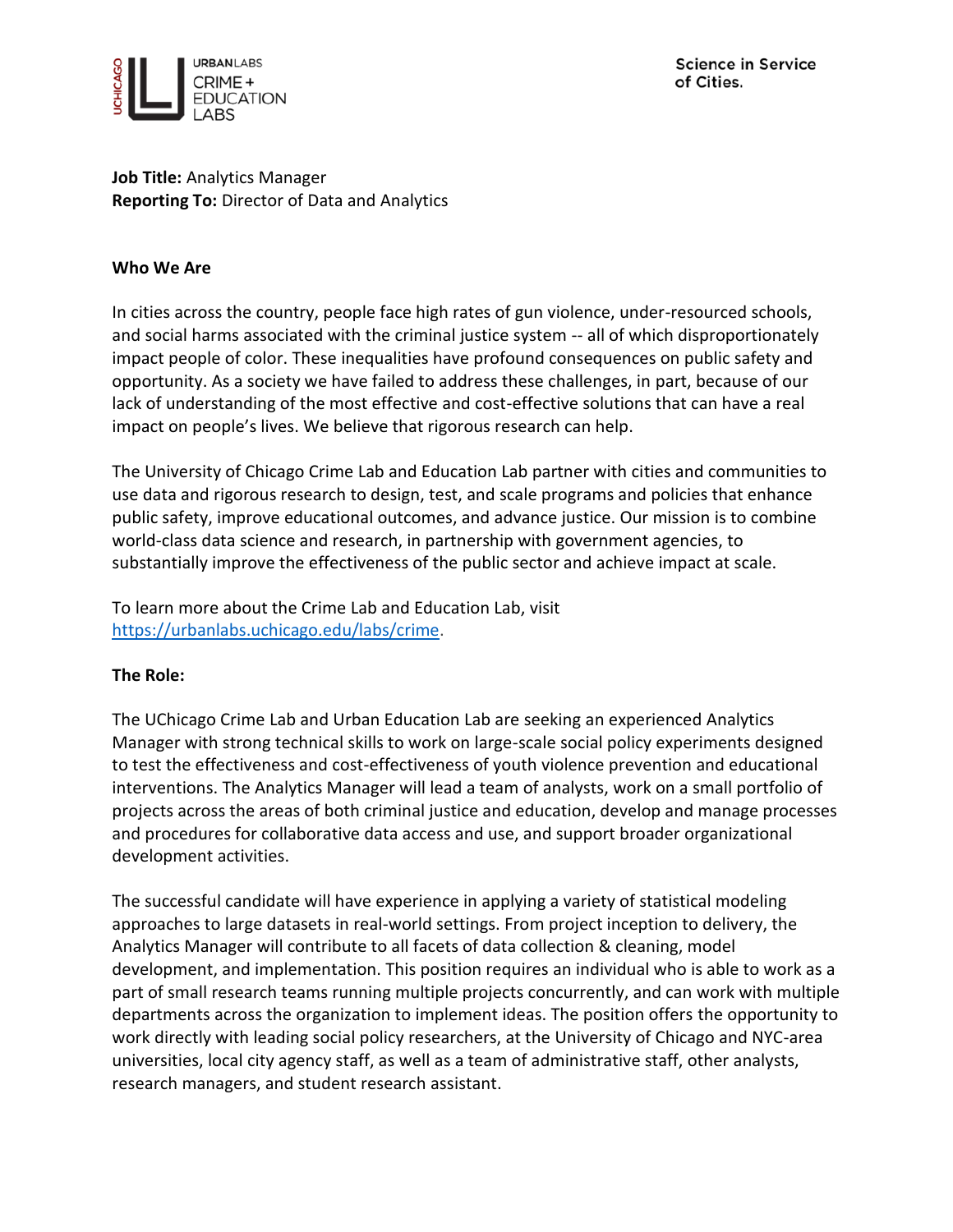# **Responsibilities:**

- Manage a small team of Research Analysts.
- Lead data analysis and management on a small portfolio of research projects by cleaning, merging, matching, sampling, modeling, and randomizing data
- Prepares results for memos, spreadsheets, and presentations targeting both policymakers and academic researchers
- Serves as an in-house expert for one or more key administrative datasets, and advises research staff to ensure consistent use of data
- Provides consultation to staff on advanced statistical techniques such as randomization, power calculations, data transformations, econometrics, etc.
- In partnership with Director of Data and Analytics, Research Directors, Executive Director, and/or Sr. Research Managers assists with internal coordination and management of data requests to partner agencies
- Support development and management of data operations, which could include quality assurance processes, creating code standards, and building templates and tools for data management and visualization
- Partner with the Talent Manager to help recruit, screen, and hire new talent, and create data exercises and other recruitment and onboarding tools
- Work with the management team on issues of organizational development and leadership, potentially including identifying areas for staff development and professional development
- May supervise other research staff and provide guidance on professional development, goal setting, and lab- or organization-wide opportunities
- Other duties as assigned

# **Competencies:**

- Strong interest in social policy required
- Strong quantitative skills required
- Strong written and verbal communication skills required
- Ability to work in Git and familiarity with Gitlab or Github
- Ability to manage multiple projects simultaneously and meet tight deadlines required
- Excellent organizational skills and attention to detail required
- Excellent data visualization ability required
- Ability to work both independently and as a team member required
- Ability to work discretely with sensitive and confidential data required
- Knowledge and understanding of crime policy, violence and/or education research literature preferred

# **Education:**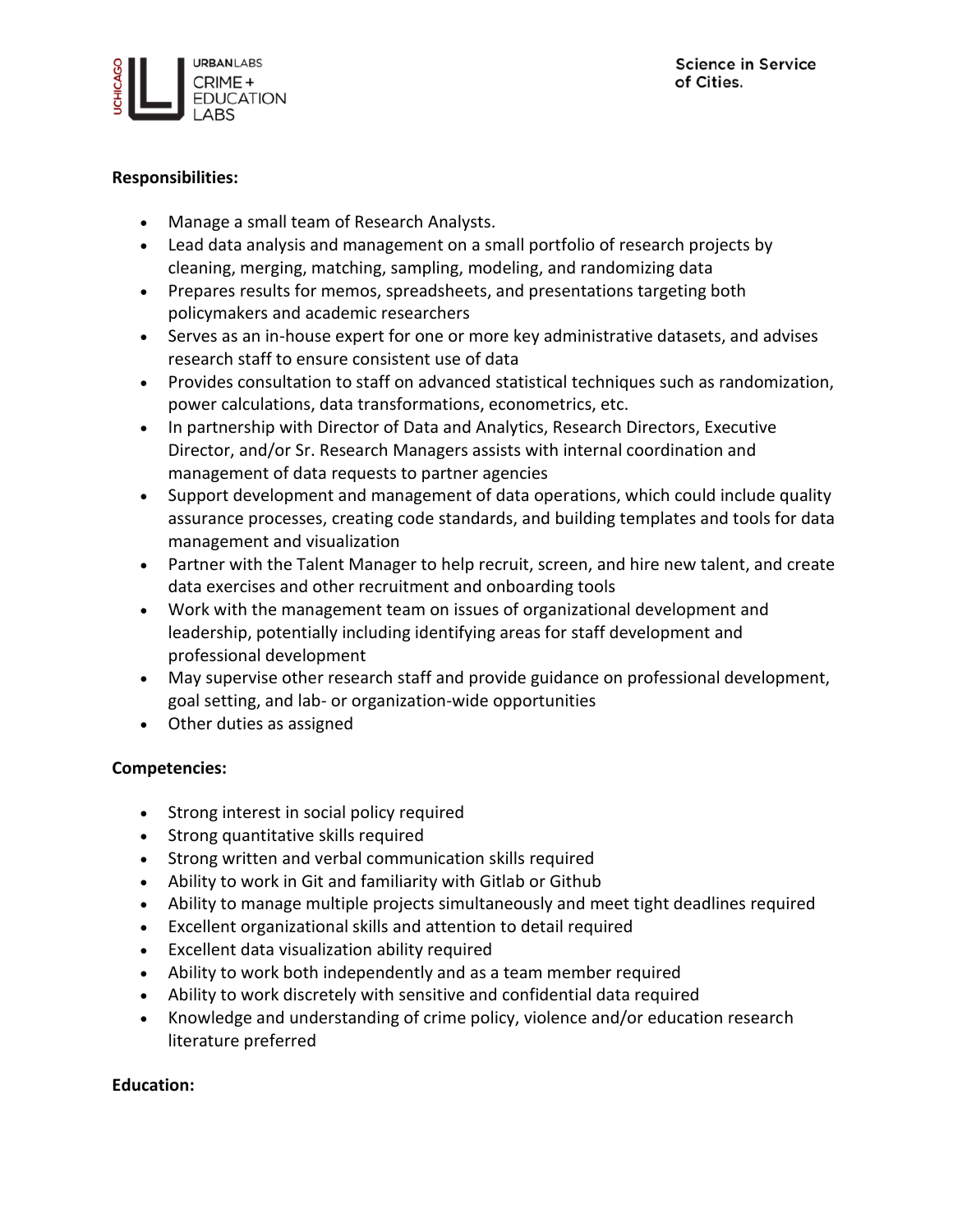

• Advanced degree preferred and Bachelor's degree required in economics, sociology, public policy, statistics, computer science, or a closely related field

### **Experience:**

- A minimum of three years of relevant research experience required
- Experience working with R, Python, Stata, or other programming languages required

In addition, though none of the following are required for the position, candidates are encouraged to highlight experience in the following areas:

- Managing analytic staff
- Working with large, complex, and/or administrative datasets
- Working with field experiments or randomized controlled trials
- Program evaluation methods (e.g., difference-in-differences, propensity score matching, regression discontinuity)

### **To Apply**

We seek a diverse pool of applicants who wish to join an academic community that places the highest value on rigorous inquiry and encourages a diversity of perspectives, experiences, groups of individuals, and ideas to inform and stimulate intellectual challenge, engagement, and exchange.

All qualified applicants will receive consideration for employment without regard to race, color, religion, sex, sexual orientation, gender identity, national origin, age, protected veteran status or status as an individual with disability.

The University of Chicago is an Affirmative Action / Equal Opportunity / Disabled / Veterans Employer.

**Please submit a resume, cover letter, and reference contact information** to UChicago's Workday system. Within the Workday system, this listing can be found by the position title or by the requisition number, JR15914

**If you have an active UChicago Workday account**, you will need to complete the Internal Candidate application process. Simply log in to Workday and select the career worklet to begin.

**External candidates** should apply at [https://uchicago.wd5.myworkdayjobs.com/External.](https://uchicago.wd5.myworkdayjobs.com/External)

**If you have questions about the Workday system**, please contact our Shared Services department at [https://services.uchicago.edu](https://services.uchicago.edu/)